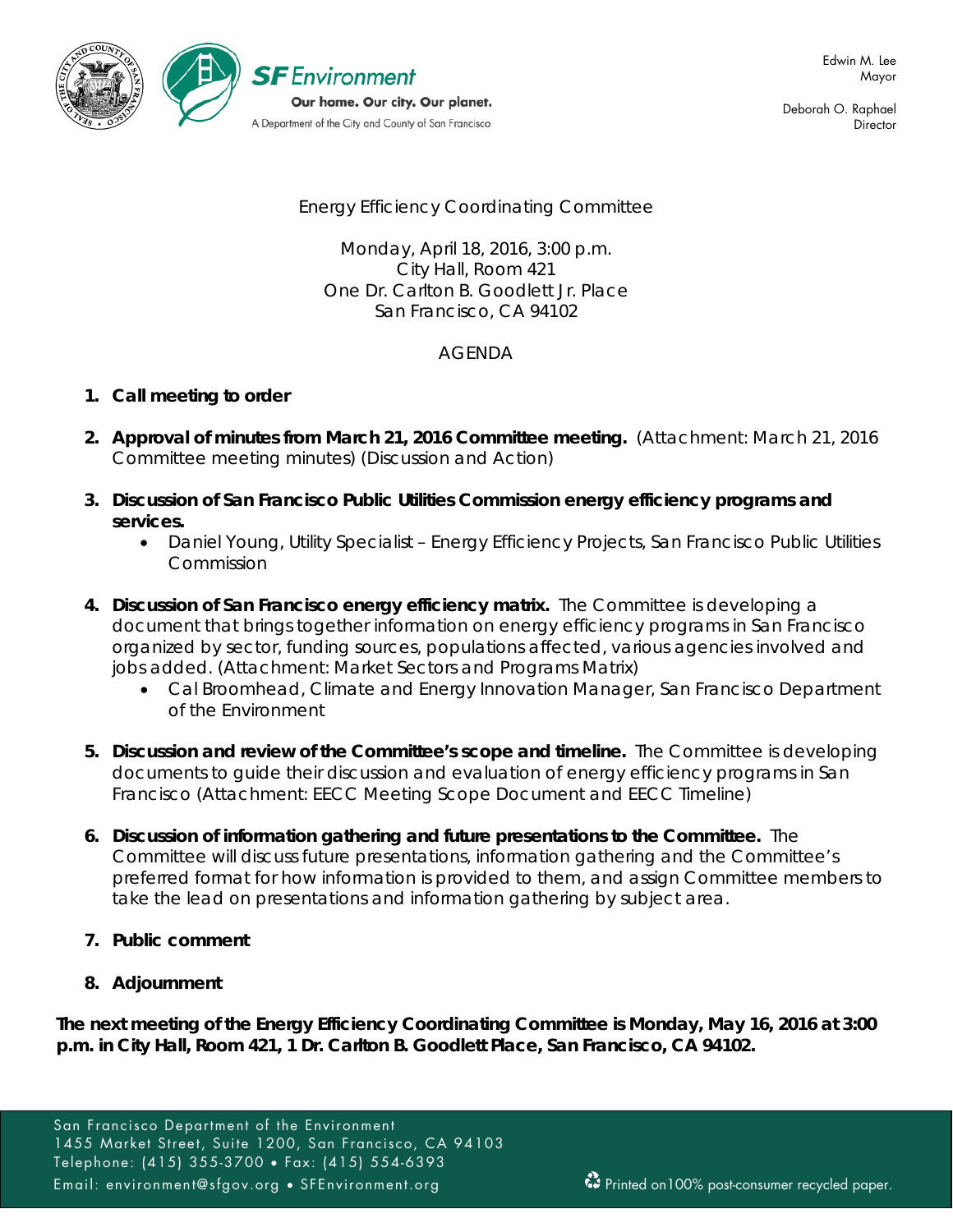Copies of explanatory documents are available at (1) the Committee's office, 1455 Market Street, Suite 1200, San Francisco, California, 94103 between the hours of 9 a.m. and 5 p.m., Photo identification is required for entry to the building. (2) on the Committee's website http://www.sfenvironment.org/eecc; (3) upon request to the Commission Affairs Manager, at telephone number 415-355-3709, or via e-mail at

[anthony.e.valdez@sfgov.org](mailto:anthony.e.valdez@sfgov.org) within three business days of a meeting. If any materials related to an item on this agenda have been distributed to the Commission after distribution of the agenda packet, those materials are available for public inspection at the Department of the Environment, 1455 Market Street, Suite 1200, San Francisco, CA 94103 during normal office hours or will be made available on the Committee's website <http://www.sfenvironment.org/eecc> as attachments to the agenda or meeting minutes.

### **Important Information**

The ringing of and use of cell phones, pagers and similar sound-producing electronic devices are prohibited at this meeting. Please be advised that the Chair may order the removal from the meeting room of any person(s) responsible for the ringing or use of a cell phone, pager, or other similar sound-producing electronic devices.

NOTE: Persons unable to attend the meeting may submit to the Committee, by the time the meeting begin, written comments. These comments will be made a part of the official public record and shall be brought to the attention of the Committee members. Any written comments should be sent to: Commission Affairs Manager, 1455 Market Street, Suite 1200, San Francisco, CA 94103 by 5:00 p.m. on the day prior to the meeting. Comments that cannot be delivered to the Commission Affairs Manager by that time may be taken directly to the meeting at the location above. When bringing handouts to meetings, please photocopy on both sides of the paper and try to use post-consumer recycled or tree-free paper. Also, please bring sufficient copies of handouts for the Committee, the Commission Affairs Manager and the public.

#### **Public Comment**

At this time, members of the public may address the Committee on items of interest that are within the subject matter jurisdiction of the Committee but are not on today's agenda. Public comment will be taken following each agendized item. Each member of the public may address the Committee for up to three minutes, unless otherwise announced by the President. If it is demonstrated that the comments by the public will exceed 15 minutes, the President may continue Public Comment to another time during the meeting.

The Brown Act forbids the Committee from taking action or discussing any item or issue not appearing on the posted agenda. This rule applies to issues raised in public comment as well. In response to public comment, not on an agendized item, the Committee is limited to:

- 1. Briefly responding to statements made or questions posed by members of the public, or
- 2. Request staff to report back on a matter at a subsequent meeting, or
- 3. Directing staff to place the item or issue on a future agenda (Government Code Section 54954.2(a).)

#### **Disability Access**

The Energy Efficiency Coordinating Committee will be held at City Hall, Room 421 in the Civic Center Area. The Committee meeting room is wheelchair accessible. The closest accessible BART station is the Civic Center Station at United Nations Plaza and Market Street. Accessible MUNI lines serving this location are: #71 Haight/Noriega and the F Line to Market and Van Ness and the Metro Stations at Van Ness and Market and at Civic Center. For information about MUNI accessible services call (415) 923-6142. There is accessible curbside parking adjacent to City Hall on Grove Street and Van Ness Avenue and in the vicinity of the Veterans Building at 401 Van Ness Avenue adjacent to Davies Hall and the War Memorial Complex.

In order to assist the City's efforts to accommodate persons with severe allergies, environmental illnesses, multiple chemical sensitivity or related disabilities, attendees at public meetings are reminded that other attendees may be sensitive to various chemical based products. Please help the City accommodate these